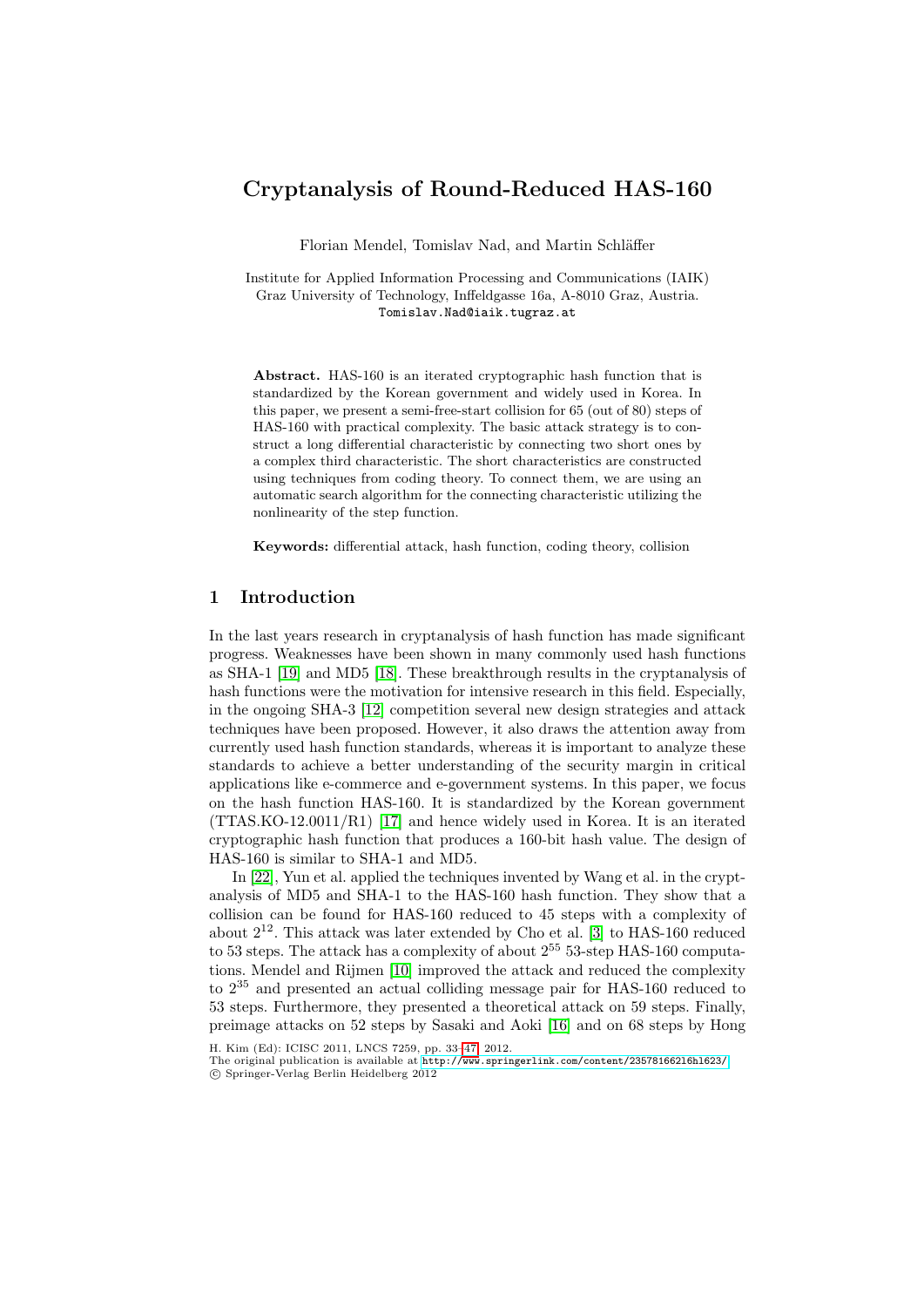et al. [6] have been presented. Both [atta](#page-12-4)cks have only theoretical complexity and are only slightly faster than [the](#page-12-5) generic attack which has complexity  $2^{160}$ .

In this paper, we combine different techniques to construct a semi-free start collision for 65 (out of 80) steps of HAS-160 with practical complexity. A semifree-start collision is a collision attack where the adversary can choose the value of the initial value (IV). The basic idea of our attack is similar to the attack on a DES based hash function by Rijmen and Preneel [15] and to the recent attack on the SHA-3 candidate Skein by Yu et al. [21]. The idea is to construct a long differential characteristic by connecting two short ones by a complex third characteristi[c.](#page-1-0) We show ho[w](#page-3-0) this idea can be applied on HAS-160 resulting in [a](#page-5-0) semi-free start collision. Furthermore, we present an actual colliding message pair and IV fulfilling all conditions of the differenti[al](#page-8-0) characteristics. This is so far the best attack in terms of number of steps on HAS-160 with practical complexity.

<span id="page-1-0"></span>The remainder of thi[s pa](#page-10-0)per is structured as fol[low](#page-10-1)s. A description of the hash function is given in Section 2. In Section 3 we describe the basic attack strategy. In Section 4 the search for two short differential characteristics and the determination of a good position for the connection is explained. In Section 5 we connect the short characteristics and present the final differential path. Finally, we present a colliding message pair in Section 5.3 and conclude in Section 6.

## 2 Description of HAS-160

HAS-160 is an it[era](#page-12-1)tive hash function that processes 512-bit input message blocks, operates on 32-bit words and produces a 160-bit hash value. The design of HAS-160 is similar to the design principles of MD5 and SHA-1. In the following, we briefly describe the hash function. It basically consists of two parts: message expansion and state update transformation. A detailed description of the HAS-160 hash function is given in [17].

Message Expansion. The message expansion of HAS-160 is a permutation of 20 expanded message words  $W_i$  in each round. The 20 expanded message words  $W_i$  used in each round are constructed from the 16 input message words  $m_i$  as shown in Table 1.

For t[he](#page-3-1) ordering of the expanded message words  $W_i$  the permutation in Table 2 is used.

State Update Transformation. The state update transformation of HAS-160 starts from a (fixed) initial value IV of five 32-bit registers and updates them in 4 rounds of 20 steps each. Figure 1 shows one step of the state update transformation of the hash function.

Note that the function  $f$  is different in each round:  $f_0$  is used in the first round,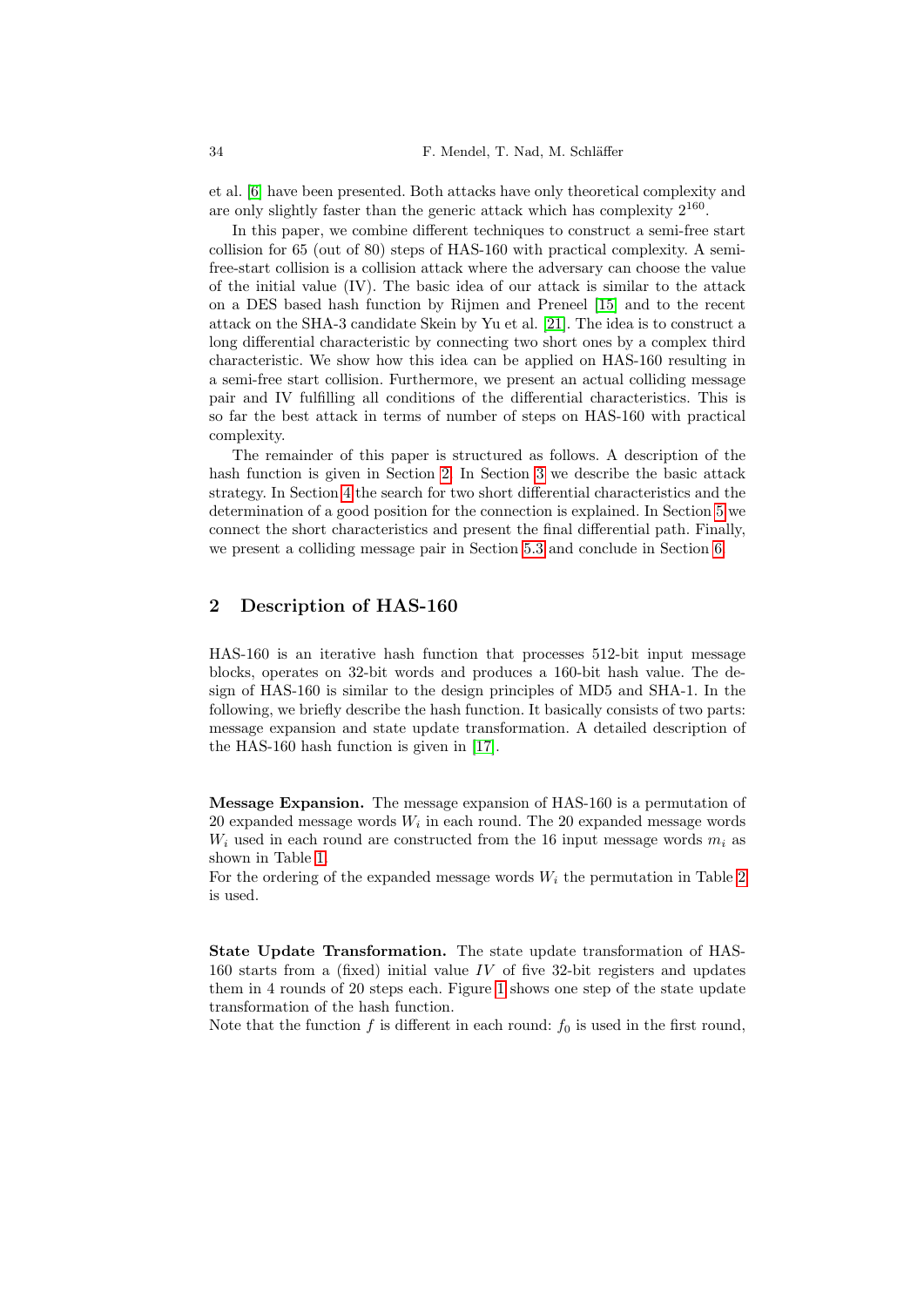|          | Round 1                                                                                                                                                                                                                                                                        | Round <sub>2</sub> | Round <sub>3</sub>                                                                                                                       | Round 4                                                                                                                                                                                         |
|----------|--------------------------------------------------------------------------------------------------------------------------------------------------------------------------------------------------------------------------------------------------------------------------------|--------------------|------------------------------------------------------------------------------------------------------------------------------------------|-------------------------------------------------------------------------------------------------------------------------------------------------------------------------------------------------|
| $W_0$    | m <sub>0</sub>                                                                                                                                                                                                                                                                 | m <sub>0</sub>     | m <sub>0</sub>                                                                                                                           | m <sub>0</sub>                                                                                                                                                                                  |
|          |                                                                                                                                                                                                                                                                                |                    |                                                                                                                                          |                                                                                                                                                                                                 |
| $W_{15}$ | $m_{15}$                                                                                                                                                                                                                                                                       | $m_{15}$           | $m_{15}$                                                                                                                                 | $m_{15}$                                                                                                                                                                                        |
| $W_{16}$ | $W_0 \oplus W_1 \oplus W_2 \oplus W_3$                                                                                                                                                                                                                                         |                    | $W_3 \oplus W_6 \oplus W_9 \oplus W_{12}$ $ W_{12} \oplus W_5 \oplus W_{14} \oplus W_7 $ $W_7 \oplus W_2 \oplus W_{13} \oplus W_8$       |                                                                                                                                                                                                 |
| $W_{17}$ | $W_4 \oplus W_5 \oplus W_6 \oplus W_7$                                                                                                                                                                                                                                         |                    | $W_{15} \oplus W_2 \oplus W_5 \oplus W_8 \mid W_0 \oplus W_9 \oplus W_2 \oplus W_{11} \mid W_3 \oplus W_{14} \oplus W_9 \oplus W_4 \mid$ |                                                                                                                                                                                                 |
| $W_{18}$ | $W_8 \oplus W_9 \oplus W_{10} \oplus W_{11}$                                                                                                                                                                                                                                   |                    |                                                                                                                                          | $\left[W_{11} \oplus W_{14} \oplus W_1 \oplus W_4\right] \cup \left\{\omega_4 \oplus W_{13} \oplus W_6 \oplus W_{15} \right\} \cup \left\{\omega_5 \oplus W_{10} \oplus W_5 \oplus W_0\right\}$ |
|          | $W_{19}W_{12} \oplus W_{13} \oplus W_{14} \oplus W_{15}W_7 \oplus W_{10} \oplus W_{13} \oplus W_0 \mid W_8 \oplus W_1 \oplus W_{10} \oplus W_3 \mid W_{11} \oplus W_6 \oplus W_1 \oplus W_{12} \mid W_{13} \oplus W_2 \oplus W_3 \mid W_{14} \oplus W_4 \oplus W_4 \oplus W_5$ |                    |                                                                                                                                          |                                                                                                                                                                                                 |

Table 1. Message expansion of HAS-160.

Table 2. Permutation of the message words.

| step $i$ | 23  | 4    |               |    |      |  |       |            |      |  |  | $\mid 5 \mid 6 \mid 7 \mid 8 \mid 9 \mid 10 \mid 11 \mid 12 \mid 13 \mid 14 \mid 15 \mid 16 \mid 17 \mid 18 \mid 19 \mid 20 \mid$ |
|----------|-----|------|---------------|----|------|--|-------|------------|------|--|--|-----------------------------------------------------------------------------------------------------------------------------------|
| Round 1  |     |      |               |    |      |  |       |            |      |  |  | $2 \mid 3 \mid 19 \mid 4 \mid 5 \mid 6 \mid 7 \mid 16 \mid 8 \mid 9 \mid 10 \mid 11 \mid 17 \mid 12 \mid 13 \mid 14 \mid 15$      |
| Round 2  | 3 6 |      | 12 19 15 2 58 |    |      |  | 16 11 |            |      |  |  |                                                                                                                                   |
| Round 3  |     |      |               |    |      |  |       |            | .15' |  |  |                                                                                                                                   |
| Round 4  |     | 2 13 | 8   19        | -3 | 14 9 |  |       | 4 16 15 10 |      |  |  |                                                                                                                                   |

 $f_1$  is used in round 2 and round 4, and  $f_2$  is used in round 3.

$$
f_0(x, y, z) = (x \land y) \oplus (\neg x \land z)
$$

$$
f_1(x, y, z) = x \oplus y \oplus z
$$

$$
f_2(x, y, z) = (x \lor \neg z) \oplus y
$$

A step constant  $K_j \in \{0, 5a827999, 6ed9eba1, 8f1bbc\}$  is added in every step and is different for each round. While rotation value  $s_2 \in \{10, 17, 25, 30\}$  is different in each round of the hash function, the rotation value  $s_1$  is different in each step of a round. The rotation value  $s_1$  for each step of a round is given in Table 3.

Table 3. Permutation of the message words.

| step $i 1 2 3 4 5 6 7 8 9 10 11 12 13 14 15 16 17 18 19 20$  |  |  |  |  |  |  |  |  |  |  |
|--------------------------------------------------------------|--|--|--|--|--|--|--|--|--|--|
| $s_1$   $5 11 7 15 6 13 8 14 7 12 9 11 8 15 6 12 9 14 5 13 $ |  |  |  |  |  |  |  |  |  |  |

After the last step of the state update transformation, the initial value and the output values of the last step are combined, resulting in the final value of one iteration known as Davies-Meyer hash construction (feed forward). The feed forward is a word-wise modular addition of the IV and the output of the state update transformation. The result is the final hash value or the initial value for the next message block.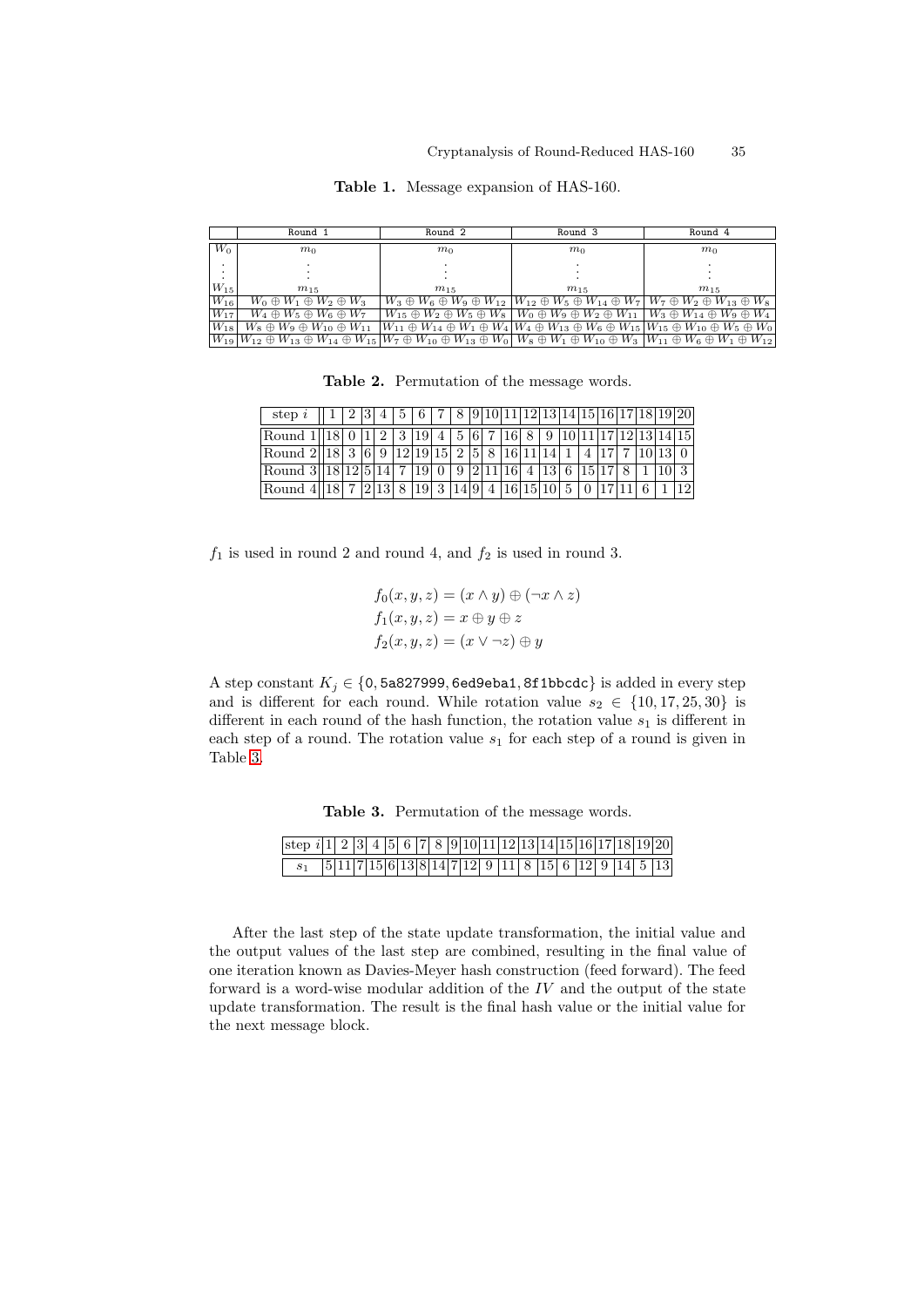<span id="page-3-1"></span>

Fig. 1. The step function of HAS-1[60](#page-3-1).

### <span id="page-3-2"></span>2.1 Alternative Description of HAS-160

As one can see in the description of the step update transformation (see Figure 1) only the state variable  $A_i$  is updated in each step. The values of the other state variables are defined by  $A_i$ . Therefore, we can redefine the state update such that only one state variable is used.

$$
A_{i+1} = A_{i-4} \gg s_2 + A_i \ll s_1 +
$$
  
\n
$$
f(A_{i-1}, A_{i-2} \gg s_2, A_{i-3} \gg s_2) +
$$
  
\n
$$
K_j + W_i
$$
\n(1)

<span id="page-3-0"></span>Note that  $s_2$  need to be adapted accordingly if the update uses A's between two rounds. The chaining values are represented by  $A_0$ ,  $A_{-1}$ ,  $A_{-2}$ ,  $A_{-3}$ ,  $A_{-4}$ .

## 3 Basic Attack S[tra](#page-12-4)tegy

In this section, we briefly describe the attack strategy to construct a semi-free start collision for 65 steps of HAS-160. A similar attack was done on a DES based hash function by Rijmen and Preneel [15] and recently on Skein by Yu et al. [21]. The main idea is to construct a long differential characteristic by connecting two short ones. First, proper differences in the expanded message words need to be chosen, such that they result in two short linear characteristics with low Hamming weight and hence hold with high probability. Second, we connect the two short differential characteristics by a third one. This one can have low probability, since we can use message modification to fulfill the conditions. Figure 2 illustrates the strategy.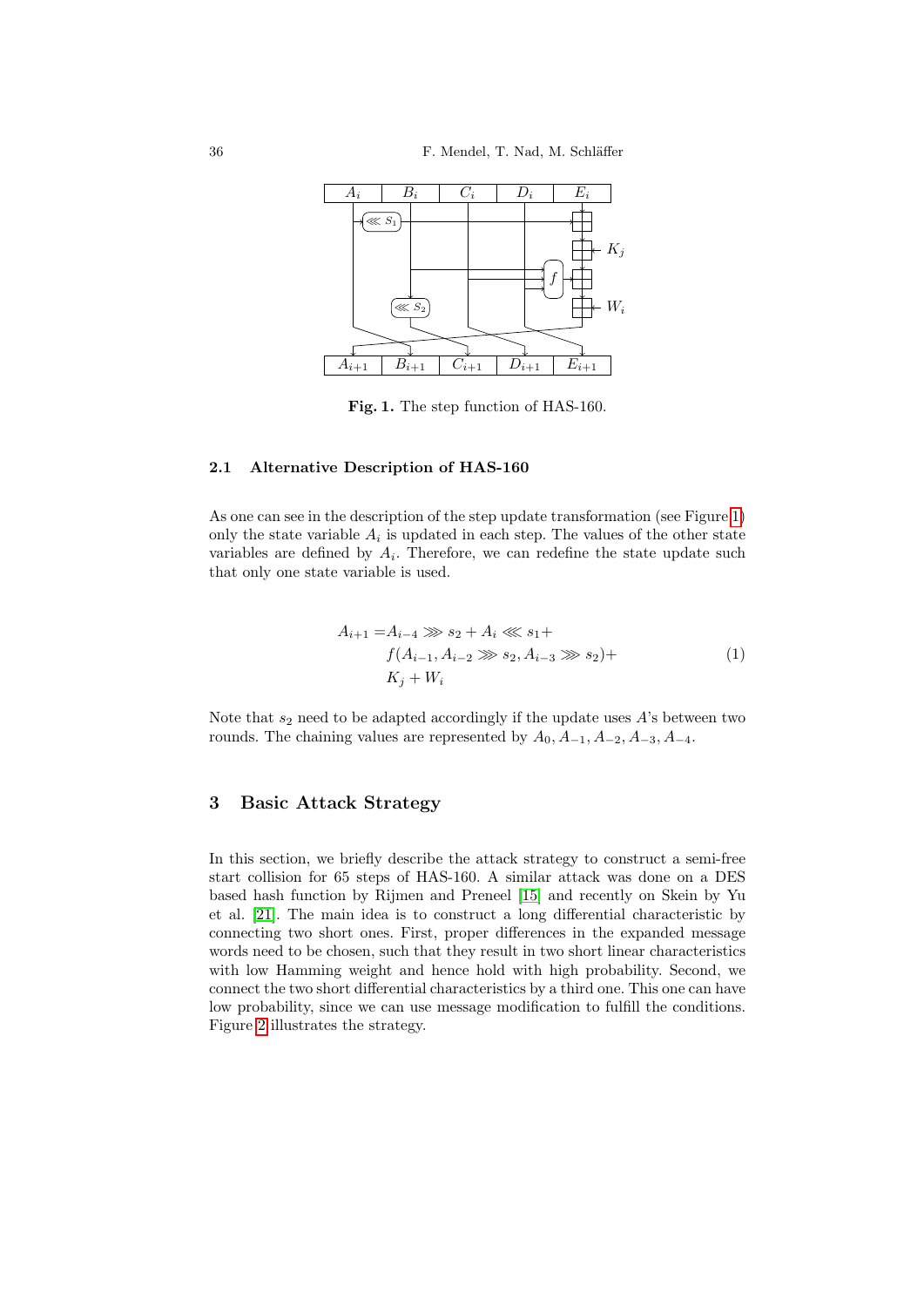

Fig. 2. Basic attack strategy. Differences occur only in the parts with background color.

The attack can be summarized as follows:

- 1. Choose an optimal position for the connection and find two differential characteristics, which hold with high probability.
- 2. Find a connecting differential characteristic.
- 3. Find inputs fulfilling the conditions and use message modification to improve the attack complexity.

To find two good characteristics and to determine an optimal position, we use a linearized model of the hash function. Finding a characteristic in a linearized hash function is not difficult. However, we aim for characteristics with high probability such that the available freedom can be used for the connection. The probability that the linear characteristic holds in t[he](#page-11-1) original hash function is [re](#page-12-6)lated to t[he](#page-12-7) Hamming weight of the characteristic. In general, a differential characteristic with low Hamming weight has a higher probability than one with a high Hamming weight. Finding a characteristic with high probability (low Hamming weight) is related to finding a low weight word in linear codes. Therefore, we use a probabilistic algorithm from coding theory to find good characteristics. It has been shown in the past, for instanc[e th](#page-12-8)e cryptanalysis of SHA-0 [2], SHA-1 [13], EnRUPT [7] or SIMD [8] that this technique works well for finding differential characteristics with low Hamming weight.

We are constructing different linear codes for different positions and lengths of the connecting part to determine the optimal choice. Afterwards, we use an automatic search technique to find a connecting differential characteristic. Finally, we use message modification, introduced by Wang et al. in [20], to find inputs fulfilling all conditions.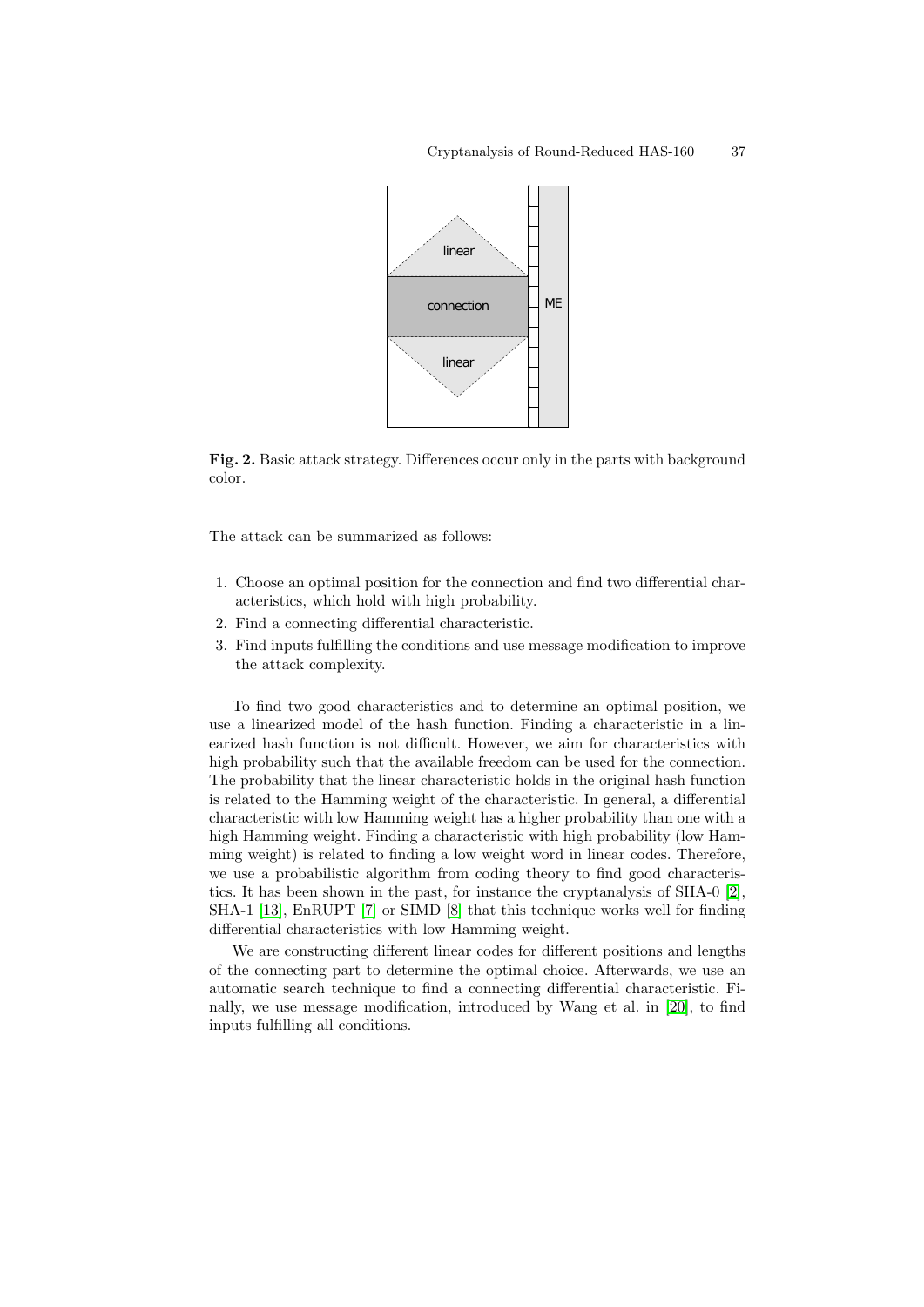## <span id="page-5-0"></span>4 Finding Two Short Characteristics

As mentioned before the problem of finding characteristics for a linearized hash function which hold with high probability for the original function is related to coding theory [8,13,14]. In order to find such characteristics for HAS-160 we need to linearize the hash function.

#### 4.1 Linearization of HAS-160

Since the message expansion is already li[nea](#page-12-11)r, only the step update transformation has to be linearized. The nonlinear parts of this function are the modular additions and the Boolean functions  $f_0$  and  $f_2$  ( $f_1$  is linear). In the attack, we replace all modular addition by XORs. For the Boolean functions we tried several different linearizations. However, the following variant turned out to be the best. The function  $f_0$  (IF) is replaced by the 0-function, i.e. we block each input difference in  $f_0$ . This has probability  $1/2$  in most cases (cf. [4]). One can see that there is exactly one input difference for  $f_0$  where the output difference is always one. In that case we discard the characteristic.  $f_2$  is approximated by its second input. which holds with probability higher than 1/2. In summary we get the following approximation for the Boolean functions:

$$
f'_0(x, y, z) = 0
$$
  

$$
f'_2(x, y, z) = y
$$

#### 4.2 Construction of the Generator matrix

In this section we explain the standard approach to find collision producing characteristics for a linearized hash function. As observed by Rijmen and Oswald [14], all differential characteristics for a linearized hash function can be seen as the codewords of a linear code. Our goal is to find codewords with low Hamming weight, i.e. characteristics with high probability. Therefore, we have to include all intermediate chaining values where differences could decrease the success probability in the linear code. Based on the alternative description of HAS-160 (see Section 2.1) we include only  $A_i$  in the linear code, since the other state variables do not add any additional information to the code. This decreases the length of the code significantly and therefore also the running time of the search algorithm.

Let  $\Delta A_i \in \{0,1\}^{32}$  be the difference vector of the chaining value  $A_i$  in bit representation at step  $i$ . Then the vector

<span id="page-5-1"></span>
$$
cw := (\Delta A_1, \cdots, \Delta A_n),\tag{2}
$$

where  $cw \in \{0,1\}^{n \cdot 32}$ , represents the differences in the chaining value  $A_i$  after each step of  $n$  steps of HAS-160.  $cw$  is one codeword of the linear code and therefore a differential characteristic. To construct the generator matrix for the linear code, we proceed as follows: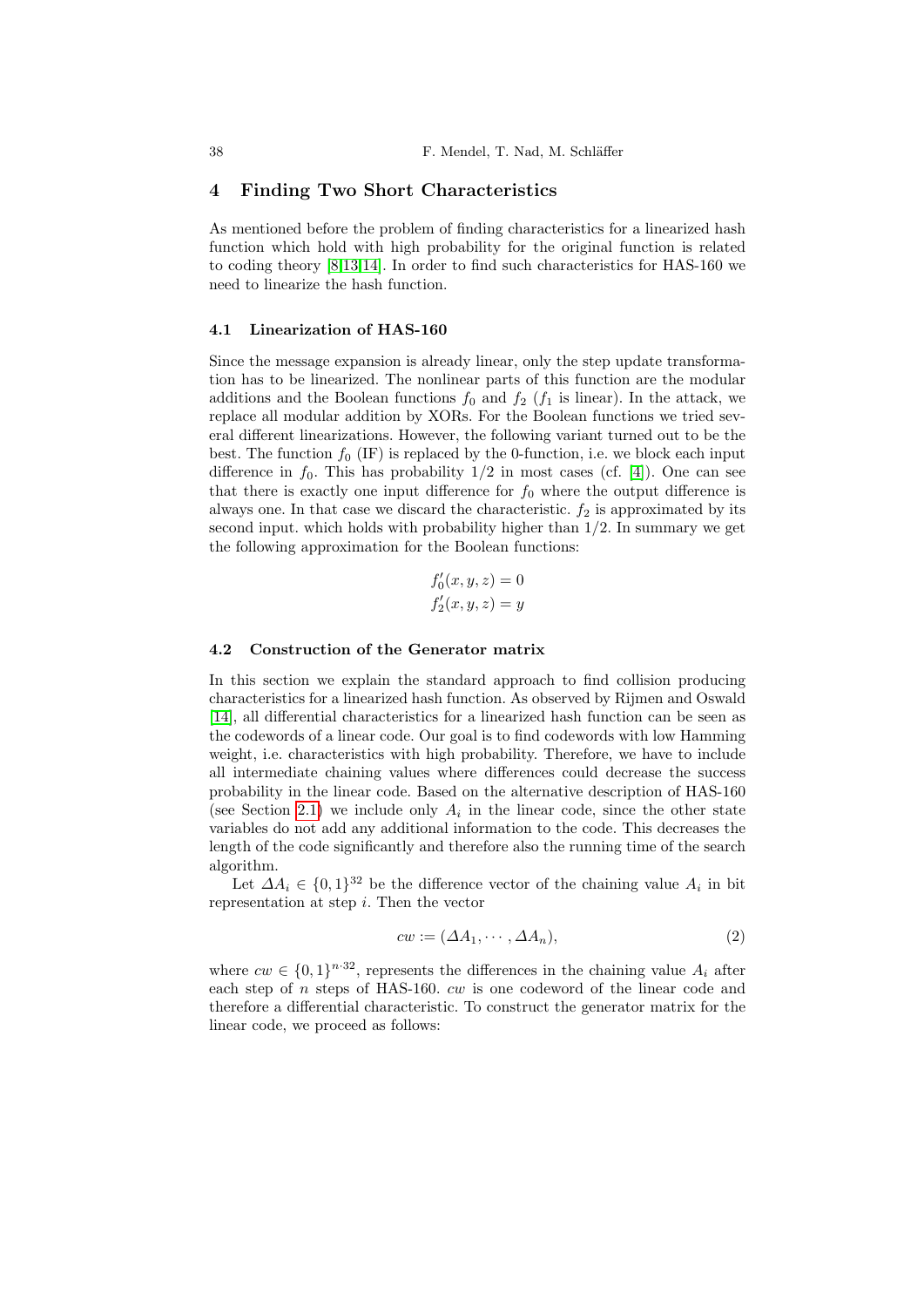- 1. Compute  $cw_j$  with the input difference  $\Delta M = e_j$ , where  $e_j \in \{0,1\}^{512}$ is the j-th unit vector and  $\Delta M$  the difference of the message block in bit representation.
- 2. Repeat the computation for  $j = 1, \ldots, 512$ .

The resulting generator matrix of the linear code representing linearized HAS-160 is defined in the following way:

$$
G_{512 \times n \cdot 32} := \begin{pmatrix} cw_1 \\ \vdots \\ cw_{512} \end{pmatrix} . \tag{3}
$$

Since we ar[e a](#page-3-0)iming for a collision in the last step, we need to apply code shortening on the last 160 bits, i.e. ensuring that all code words are zero in the last 160 bits. This reduces the dimension and length of the code to 352 and  $(n \cdot 32 - 160)$ , respectively.

Using this matrix one can search for low Hamming weight codewords over all  $n$  steps. As explained in Section 3 we are looking for two short characteristics, which will be connected later. Therefore, we need to m[od](#page-5-1)ify the linear code to include this requirement.

Modification. The easiest way to define a linear code for both characteristics simultaneously and ensuring that both use the same expanded message, is the following. Firstly, ignore  $t$  steps in the middle. Hence, we change the vector  $(2)$ to:

$$
cw := (\Delta A_1, \cdots, \Delta A_l, \Delta A_{l+t+1}, \cdots, \Delta A_n). \tag{4}
$$

At the beginning of the second characteristic (after step  $l+t$ ), the state variables can have any difference, since the differences in the steps before are yet undefined. Therefore, we need to add the information to the code that after step  $l + t$  all differences are possible. Hence, we add the chaining variables at step  $l + t + 1$  to the linear code. The construction of the generator matrix changes to:

- 1. Compute  $cw_j$  with the input difference  $\Delta M = e_j$ , where  $e_j \in \{0,1\}^{512}$ is the j-th unit vector and  $\Delta M$  the difference of the message block in bit representation.
- 2. Repeat the computation for  $j = 1, \ldots, 512$ .
- 3. Compute  $cw_{512+k}$  as follows:
	- (a) Set  $\Delta M = 0$  and  $cw_s = e_k$ , where  $e_k \in \{0,1\}^{160}$  is the k-th unit vector and

$$
c w_s = (\Delta A_{l+t-3}, \Delta A_{l+t-2}, \Delta A_{l+t-1}, \Delta A_{l+t}, \Delta A_{l+t+1}).
$$

(b) Compute  $\Delta A_i$  for  $(l + t + 1) < i \leq n$  with  $cw_s$  and  $\Delta M$  as input. Hence, we get following codeword:

$$
c w_{512+k} := (\Delta A_1 = 0, \cdots, \Delta A_l = 0, cw_s, \Delta A_{l+t+2}, \cdots, \Delta A_n).
$$

4. Repeat the computation for  $k = 1, \ldots, 160$ .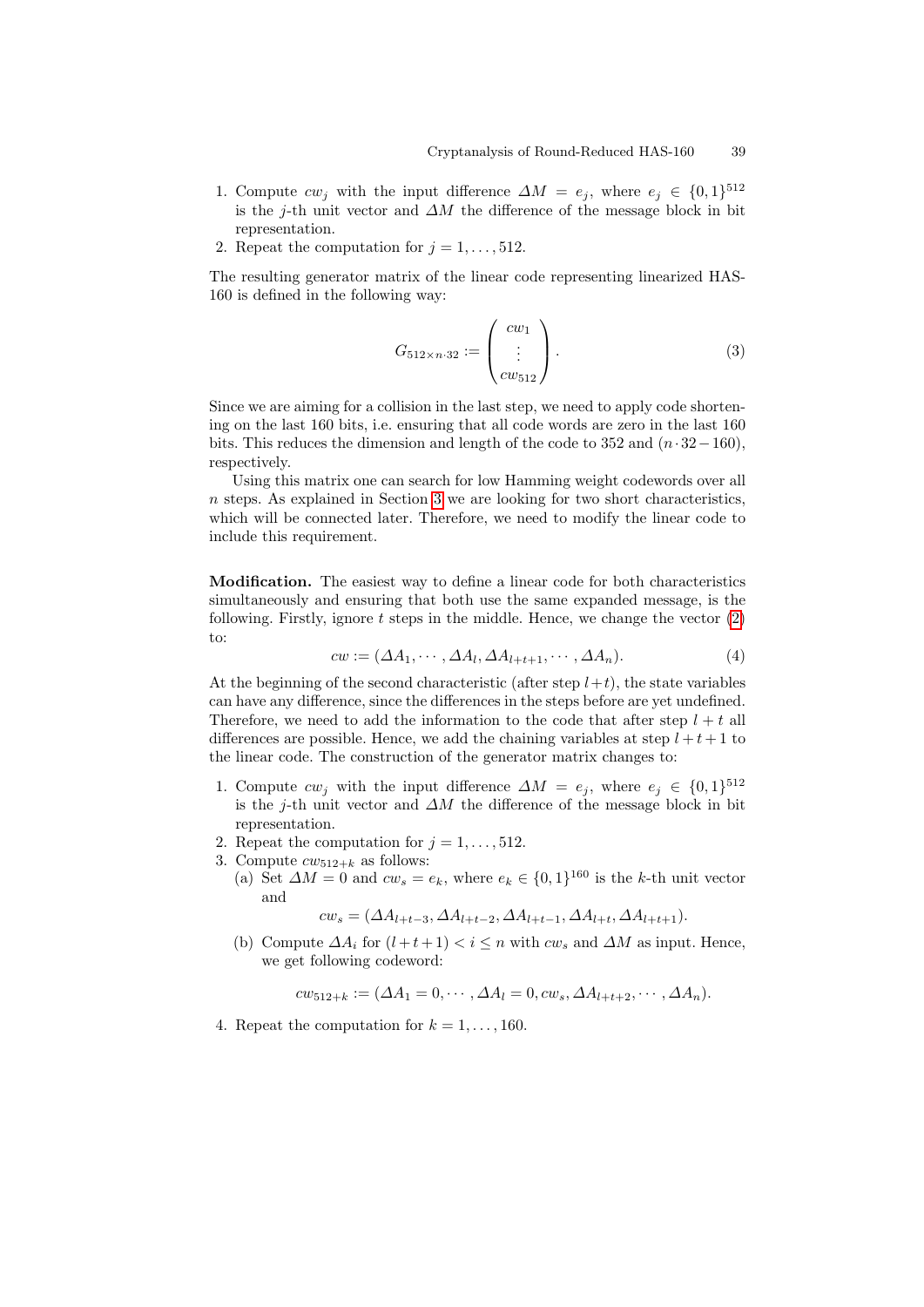Note that  $\Delta B_{l+t+1} = \Delta A_{l+t}, \Delta C_{l+t+1} = \Delta A_{l+t-1}, \Delta D_{l+t+1} = \Delta A_{l+t-2}$  and  $\Delta E_{l+t+1} = \Delta A_{l+t-3}$  and therefore all possible chaining values after step  $l + t$ are included in the code. The resulting generator matrix is

$$
G_{672 \times (n-t+4) \cdot 32} := \begin{pmatrix} cw_1 \\ \vdots \\ cw_{672} \end{pmatrix} . \tag{5}
$$

Again code shorting is applied to ensure that all codewords result in a collision after n steps.

**Determining l, t and n.** There exist several possible choices for the parameters l, t and n of the linear code. First of all we limit  $t \leq 21$ . The reason for this is simple. We have 21 words (16 message words and 5 IV words) which can be choosen freely and hence can be used for message modification to fulfill all conditions in the connecting part which is usually the most expensive part of the attack. However, we aimed for a smaller  $t$  to reduce the search space for the connecting part as well.

For the search we constructed generator matrices for  $21 \le l \le (n-21)$  and  $t = 21$ . If we have found two ch[ara](#page-11-2)cteristics with high probability we reduce t.

#### 4.3 Searching for Low Hamming Weight Codewords

We use the publicly available CodingTool Library [11] which contains all tools needed to search for codewords with low Hamming weight. It implements the probabilistic algorithm from Canteaut and Chabaud [1] to search for codewords with low Hamming weight. This iterative algorithm basically looks for small Hamming weight codewords in a smaller code. Such a codeword is considered as a good candidate for a low Hamming weight codeword for the whole code. The algorithm randomly selects  $\sigma$  columns of it and splits the selection in two sub[m](#page-8-1)atrices of equal size. By computing all linear combination of  $p$  rows (usually 2 or 3) for each sub-matrix and storing their weight, the algorithm searches for a collision of both weights which allow to search for codewords of  $2p$ . Then two randomly selected columns are interchanged, followed by one Gaussian elimination step. This procedure is repeated until a sufficiently small Hamming weight is found. With this tool we can find good characteristics for different choices of  $l$  and t in [fe](#page-8-1)w seconds on a standard PC. In Table 4 we present the best (lowest Hamming weight) characteristics we have found for different parameters. As one can see after 65 steps the Hamming weight is getting too high such that we cannot find a characteristic and conforming inputs with practical complexity.

Note that decreasing  $t$  always increases the Hamming weight, since more state variables with differences are included in the linear code. Furthermore, the Hamming weight in Table 4 includes only differences in A. To estimate the probability one has to take the differences in all state variables into account. Therefore, the probability for the linear characteristic can be roughly estimated by four times the Hamming weight of A.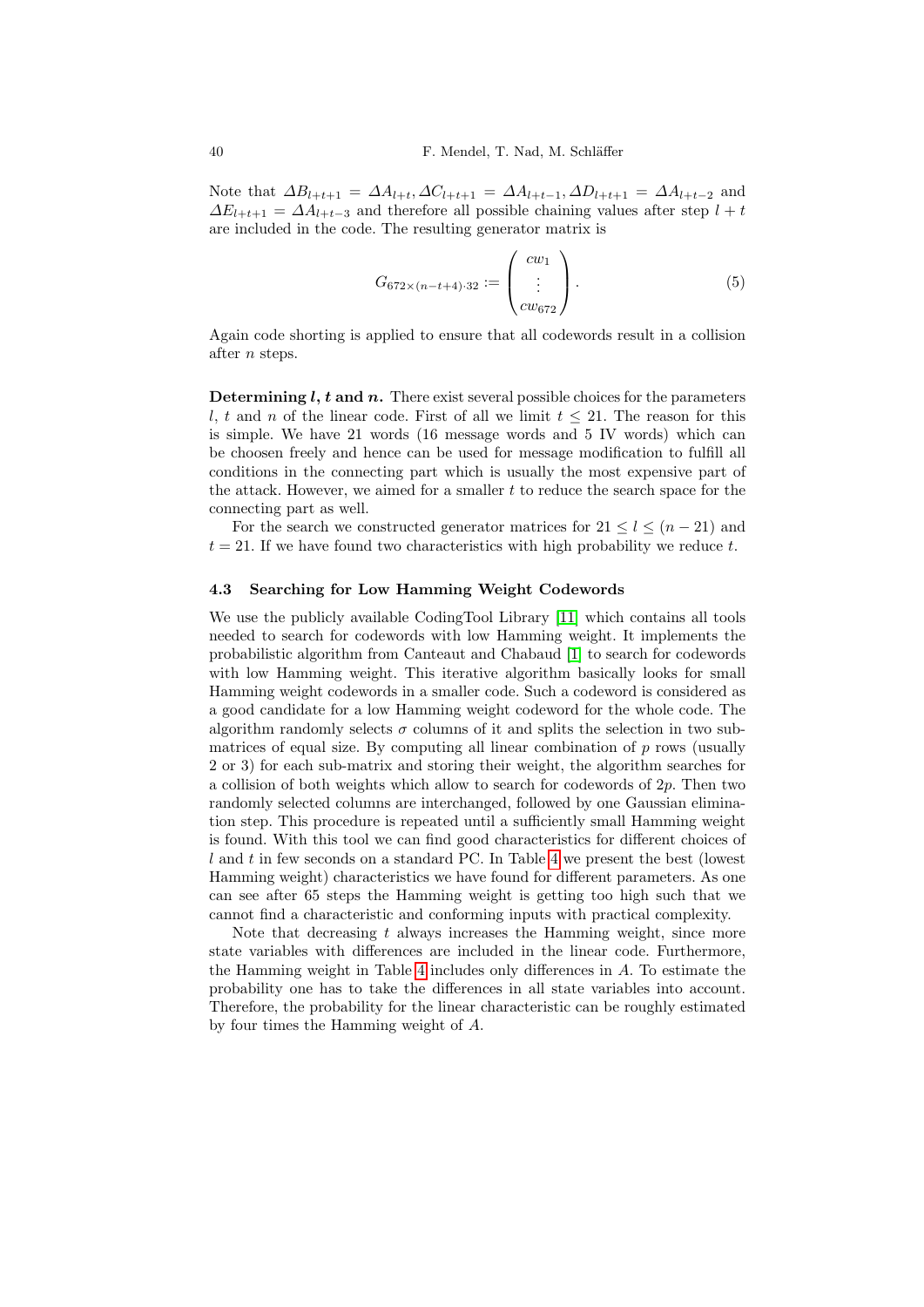| $\mathbf n$ | ı               | t  | Hamming weight |
|-------------|-----------------|----|----------------|
| 53          | 18              | 21 | 3              |
| 60          | 18 21           |    | 3              |
| 65          | $\overline{18}$ | 21 | 3              |
| 661         | 19 21           |    | 25             |
| 67          | 18              | 21 | 25             |
| 68          | 18 21           |    | 72             |
| 69          | <b>18</b>       | 21 | 72             |
| 70          | 18 21           |    | 119            |
| 75          | 19              | 21 | 123            |
| 80          | 19              | 21 | 247            |

<span id="page-8-1"></span>Table 4. Results for the low weight search.

Using this general approach we can cover the whole (linear) search space and allow arbitrary differences in the message words. However, it turned out that the best characteristics we have found are indeed the trivial ones which have only few differences in the message words and only a one bit difference per message wor[d.](#page-9-0)

#### 4.4 Short Differential [Ch](#page-3-2)aracteristics

<span id="page-8-0"></span>To describe the differential characteristics we use generalized conditions which are explained in Section 5.1. We have found several different characteristics, depending on the choice of  $l$  and  $t$ . In Table 8 of Appendix A we present two short characteristics, where  $t$  is kept small. To improve readability, we used the alternative description of HAS-160 (see Section 2.1)

## 5 Finding Connecting Cha[ra](#page-12-12)cteristics

In this section, we show how one can find a connecting differential characteristic which is the most expensive part in our attack. The main idea to find a connecting characteristic is to use the nonlinearity of the step update function. Constructing such complex characteristics is a difficult task. In  $[5]$ , De Cannière and Rechberger proposed a new method to find complex characteristics for SHA-1 in an efficient way. In their concept they allow characteristics to impose arbitrary conditions on the pairs of bits (referred to as generalized conditions). Based on this they presented an efficient probabilistic search algorithm. Recently, Mendel et al.[9] extended this technique and applied it successfully on SHA-2. The basic idea of the search algorithm is to randomly pick a bit position and impose a zero-difference. Afterwards, it is calculated how this condition propagates. This is repeated until an inconsistency is found or all unrestricted bits are eliminated.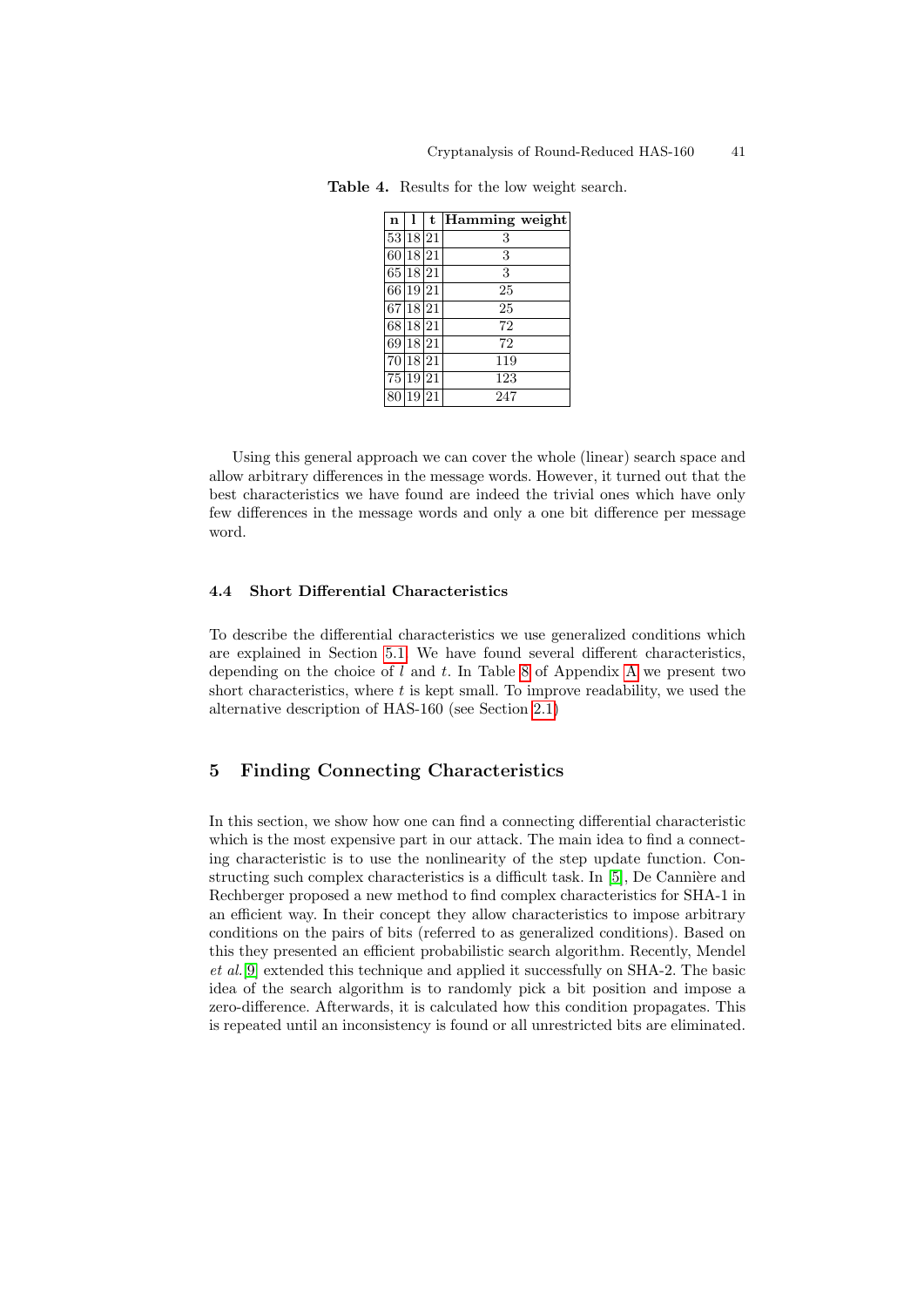#### 5.1 Generalized Conditions

To describe the search algorithm in more detail we first repeat the notation of generalized conditions which was introduced in [\[5](#page-12-12)]. Inspired by signed-bit differences, generalized conditions for differences take all 16 possible conditions on a pair of bits into account. Table 5 lists all these possible conditions and introduces notations for the various cases.

Table 5. Notation for possible generalized conditions on a pair of bits [5].

| $(X_i,\overline{X_i^*})$ | $\overline{0}$<br>v | $\overline{0}$<br>$\mathbf{1}$ | 1 <sub>1</sub><br>(0, | 1)<br>1<br><b>L</b> | $\overline{(X_i, X_i^*)}$ | $\overline{0}$<br>(0, 0) | $\overline{0}$<br>$\mathbf{1}$ | 1<br>(0, 0) |  |
|--------------------------|---------------------|--------------------------------|-----------------------|---------------------|---------------------------|--------------------------|--------------------------------|-------------|--|
| 7                        |                     |                                |                       |                     | 3                         |                          |                                |             |  |
|                          |                     |                                |                       |                     |                           |                          |                                |             |  |
| x                        |                     |                                |                       |                     |                           |                          |                                |             |  |
|                          |                     |                                |                       |                     |                           |                          |                                |             |  |
| u                        |                     |                                |                       |                     |                           |                          |                                |             |  |
| n                        |                     |                                |                       |                     |                           |                          |                                |             |  |
|                          |                     |                                |                       |                     |                           |                          |                                |             |  |
| Ħ                        |                     |                                |                       |                     | F.                        |                          |                                |             |  |

For example, all pairs of 8-bit words  $X$  and  $X^*$  that satisfy

$$
\{(X, X^*) \in \{0, 1\}^8 \times \{0, 1\}^8 \mid X_7 \cdot X_7^* = 0, X_i = X_i^* \text{ for } 1 \le i \le 5, X_0 \neq X_0^*\},
$$

can be conveniently written in the form

$$
\nabla X = [7?---x].
$$

#### 5.2 Application to HAS-160

Due to the similarities of HAS-160 to SHA-1 the adaption of the above concept can be done in a straightforward manner and can be used to find the connecting characteristic. For more details see [5,9]. We proceed as follow:

- 1. Pick a random unrestricted bit (?) or an unsigned difference (x).
- 2. Impose a zero-difference (-) or randomly a sign (u or n), respectively.
- 3. Check how the new condition propagates.
- 4. If an inconsistency occurs jump back to the point where the last sign was imposed and make a different decision.
- 5. Repeat this until all unrestricted bits are eliminated

Using a small number of unrestricted words reduces the search space and running time of the algorithm significantly. Therefore, we reduced this number by extending the two short linear characteristics linearly. Since there are only few differences at the end of the first linear characteristic and at the beginning of the second linear characteristic, we can extend them forward and backward respectively, without increasing the Hamming weight too much. In fact for the

<span id="page-9-0"></span>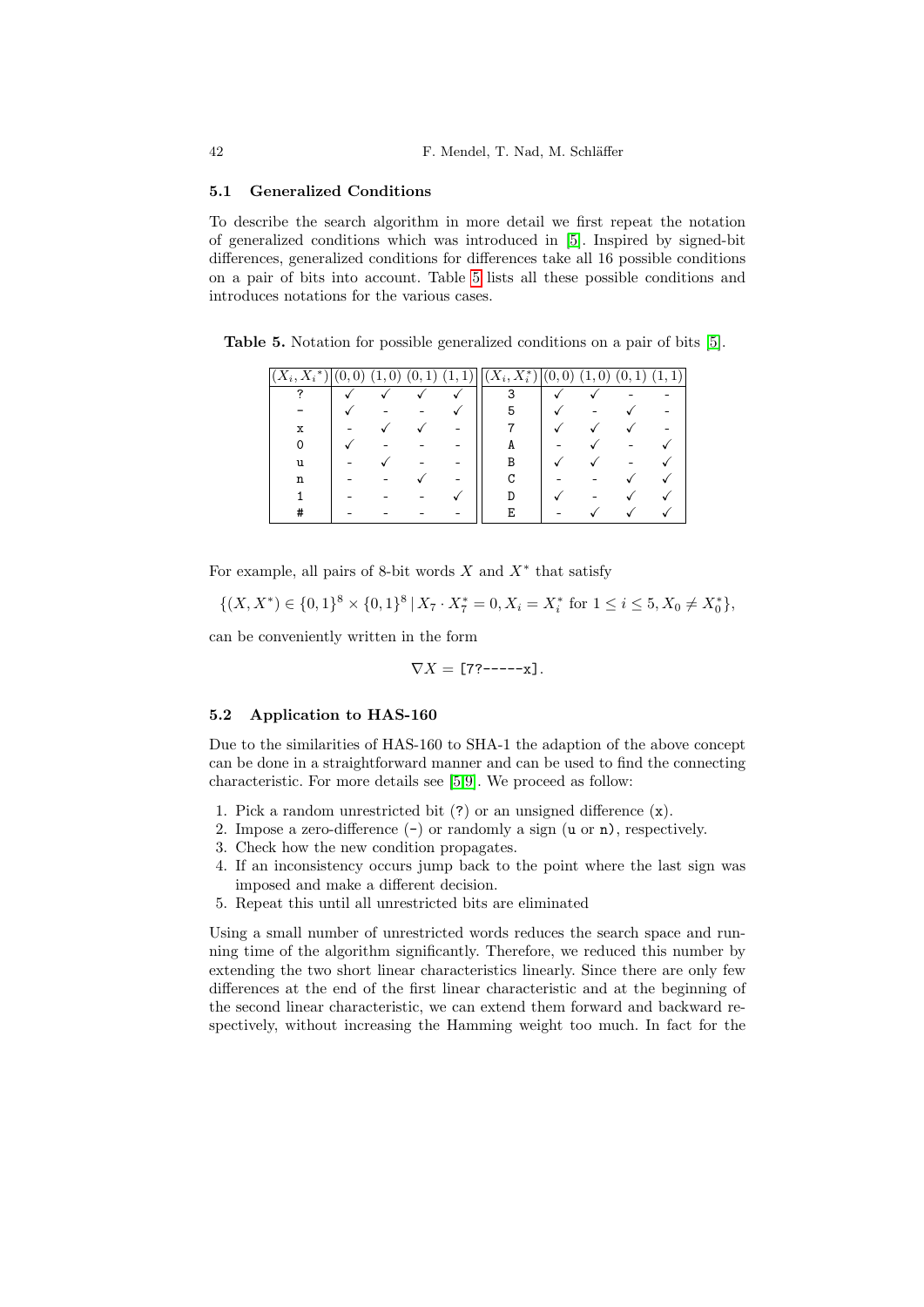characteristic in Table 8 in Appendix A we extended the linear characteristics linearly forward by two and backwards by ten steps. Table 6 shows the starting point of the search algorithm using the notation of generalized conditions leaving only five words unrestricted.

Table 6. Steps free of conditions at the beginning of the search algorithm.

| step            |                                           |  |
|-----------------|-------------------------------------------|--|
|                 |                                           |  |
| 20 <sub>x</sub> |                                           |  |
|                 |                                           |  |
|                 |                                           |  |
|                 |                                           |  |
|                 | $24$  2222222222222222222222222222222     |  |
|                 | $25$  ????????????????????????????????? x |  |
|                 | $26$  -x-x-------x---x-xxx--x--------x-   |  |
|                 |                                           |  |
|                 |                                           |  |

<span id="page-10-0"></span>Applying t[he](#page-13-0) above algorithm on this starting point the algorithm converges already after an hour (on a standard PC) to a complete characteristic for 65 steps. Determining the complexity of the probabilistic algorithm in general is still an open problem. Among others it depends on the hash function, search strategy, start characteristic and im[ple](#page-13-1)mentation. [The](#page-13-0) complete characteristic is given in Table 8 of Appendix A. Note that with this approach we can find several different characteristics.

#### 5.3 Fi[nd](#page-13-0)ing a Message Pair

<span id="page-10-1"></span>Almost all of the differences in the characteristic of Table 8 in Appendix A are within 21 steps. Since we can choose up to 21 words (16 message and 5 IV) freely we can use message modification to find efficiently inputs which fulfill all the conditions of the characteristic. The conditions for the characteristic are listed in Table 9 in Appendix A. The resulting colliding message pair and IV is given in Table 7.

## 6 Conclusions

The progress in the cryptanalysis of hash functions in the last years shows that the security of existing standards need to be reevaluated. Therefore, we analyze in this paper the Korean hash function standard (TTAS.KO-12.0011/R1) HAS-160. The main idea of our attack is to construct two short linear differential characteristics which hold with high probability and connect them by a complex third characteristic by using the nonlinearity of the state update function.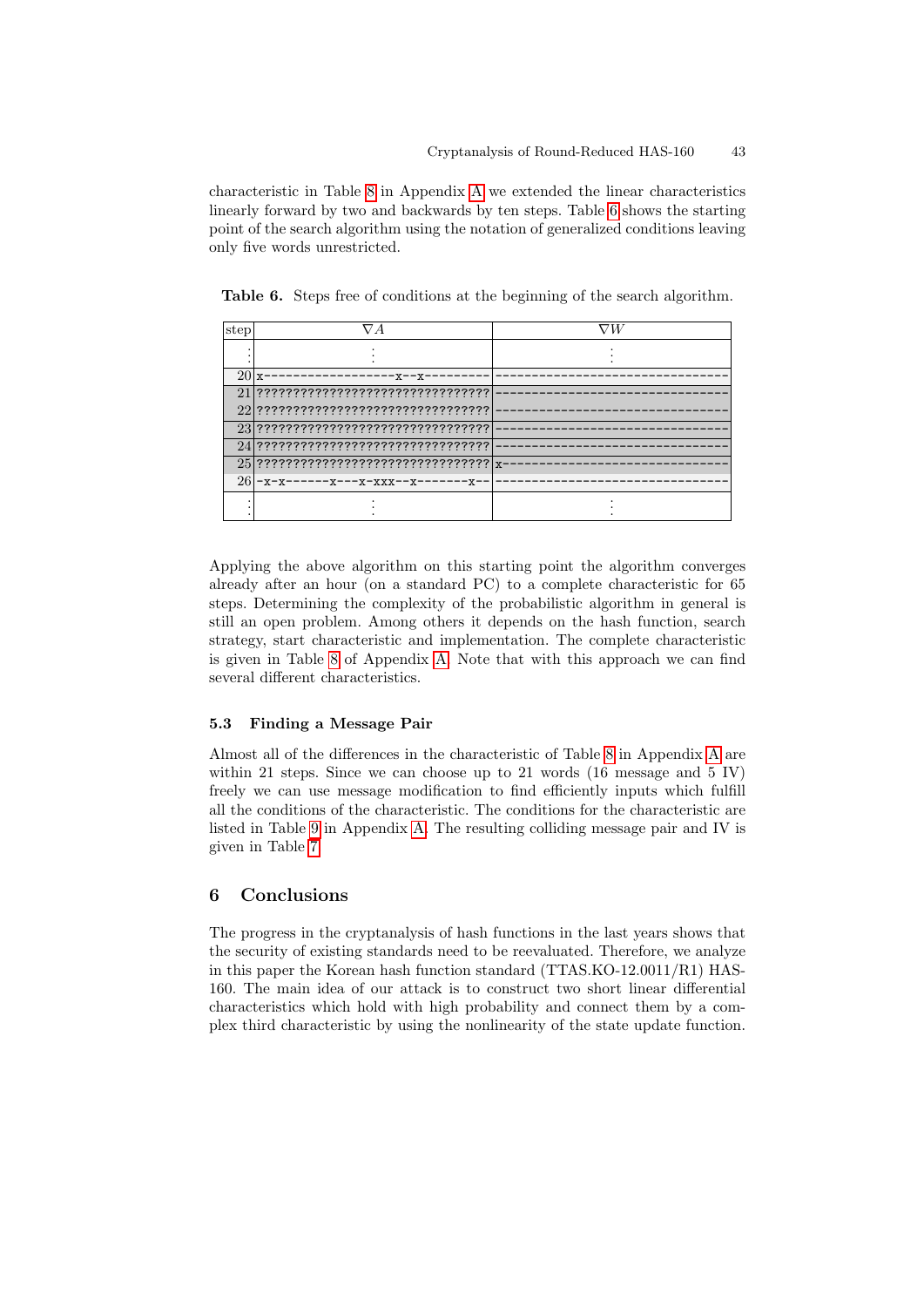|          | led3c8ca6 38127dc3 bcf7b374 264eeb2b 73be1247                           |
|----------|-------------------------------------------------------------------------|
|          | 467d7948 3c433177 981f570c 6bf43c12 3dc04b7c cb85a46d 3356206e bff3ea04 |
| М        | 9603f6ca 252c37eb 3a1d6197 479ca8d1 badbe3d9 4e23c48c c52a6189 53f1ea06 |
|          | 467d7948 3c433177 981f570c 6bf43c12 3dc04b7c cb85a46d 3356206e bff3ea04 |
|          | 9603f6ca 252c37eb 3a1d6197 479ca8d1 3adbe3d9 4e23c48c 452a6189 53f1ea06 |
|          |                                                                         |
| M'<br>h, |                                                                         |
|          | 4b0a28ae bc82dbb1 a4805bfd cd226435 7cb7eb52                            |
|          | 4b0a28ae bc82dbb1 a4805bfd cd226435 7cb7eb52                            |

Table 7. A colliding message pair and IV for HAS-160.

We use techniques from coding theory to search efficiently for the short characteristics and simultaneously determine an optimal position and length of the connecting characteristic. In a second step we use an automatic search algorithm to find a connecting characteristic taking the nonlinearity of the state update into account.

We present a semi-free-start collision for 65 (out of 80) steps HAS-160 with practical complexity. Extending the attack to more rounds seems to be difficult. One can always extend the size of the connecting part, but this also increases the complexity of finding the connecting characteristic, which running time is hard to estimate. If we limit the length of the connecting part to 21 steps, then the best short characteristics we can find with probability below the generic complexity of a collision attack, are for up to 65 steps.

Even though we only present a semi-free-start collision, it is a step forward in the analysis of HAS-160. This is so far the best known attack with practical complexity in terms of attacked steps for HAS-160.

#### Acknowledgments

The work in this paper has been supported by the European Commission under contract ICT-2007-216646 (ECRYPT II) and by the Austrian Science Fund (FWF, project P21936).

## References

- <span id="page-11-2"></span>1. Anne Canteaut and Florent Chabaud. A New Algorithm for Finding Minimum-Weight Words in a Linear Code: Application to McEliece's Cryptosystem and to Narrow-Sense BCH Codes of Length 511. IEEE Transactions on Information Theory, 44(1):367–378, 1998.
- <span id="page-11-1"></span>2. Florent Chabaud and Antoine Joux. Differential Collisions in SHA-0. In Hugo Krawczyk, editor, CRYPTO, volume 1462 of LNCS, pages 56–71. Springer, 1998.
- <span id="page-11-0"></span>3. Hong-Su Cho, Sangwoo Park, Soo Hak Sung, and Aaram Yun. Collision Search Attack for 53-Step HAS-160. In Min Surp Rhee and Byoungcheon Lee, editors, ICISC, volume 4296 of LNCS, pages 286–295. Springer, 2006.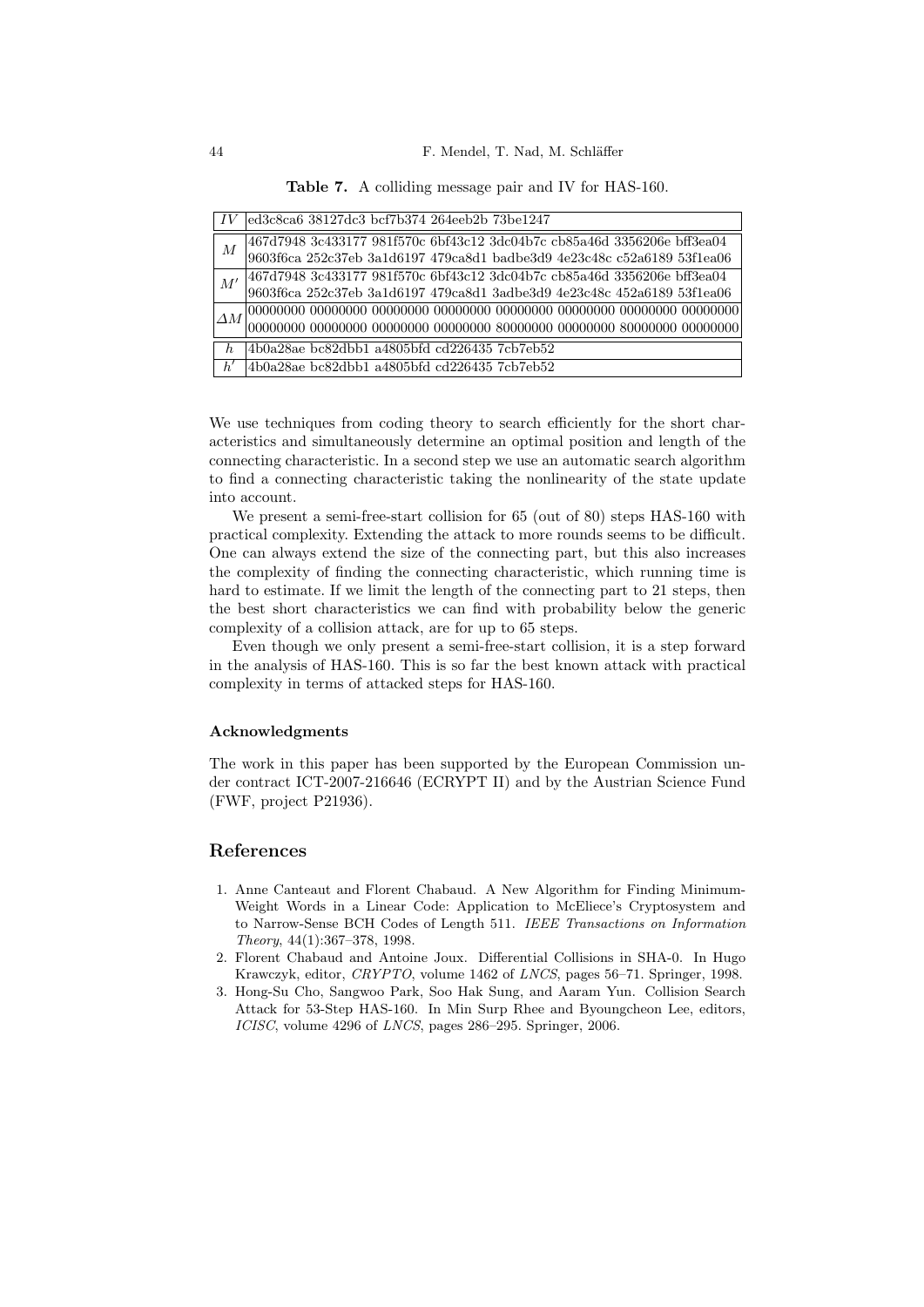- <span id="page-12-12"></span><span id="page-12-11"></span>4. Magnus Daum. Cryptanalysis of Hash Functions of the MD4-Family. PhD thesis, Ruhr-Universität Bochum, May 2005. Available online: http://www.cits.rub. de/imperia/md/content/magnus/dissmd4.pdf.
- <span id="page-12-7"></span><span id="page-12-6"></span>5. Christophe De Cannière and Christian Rechberger. Finding SHA-1 Characteristics: General Results and Applications. In Xuejia Lai and Kefei Chen, editors, ASIACRYPT, volume 4284 of LNCS, pages 1–20. Springer, 2006.
- 6. Deukjo Hong, Bonwook Koo, and Yu Sasaki. Improved Preimage Attack for 68- Step HAS-160. In Donghoon Lee and Seokhie Hong, editors, ICISC, volume 5984 of Lecture Notes in Computer Science, pages 332–348. Springer, 2009.
- 7. Sebastiaan Indesteege and Bart Preneel. Practical Collisions for EnRUPT. In Orr Dunkelman, editor, FSE, volume 5665 of LNCS, pages 246–259. Springer, 2009.
- <span id="page-12-2"></span>8. Florian Mendel and Tomislav Nad. A Distinguisher for the Compression Function of SIMD-512. In Bimal K. Roy and Nicolas Sendrier, editors, INDOCRYPT, volume 5922 of LNCS, pages 219–232. Springer, 2009.
- 9. Florian Mendel, Tomislav Nad, and Martin Schläffer. Finding SHA-2 Character[istics: Searching Through a Minefield of Contradictions. In](http://www.iaik.tugraz.at/content/research/krypto/codingtool/) Dong Hoon Lee and Xiaoyun Wang, editors, ASIACRYPT, LNCS. Springer, 2011. To appear.
- <span id="page-12-0"></span>10. Florian Mendel and Vincent Rijmen. Colliding Message Pair for 53-Step HAS-160. In Kil-Hyun Nam and G[wangsoo Rhee, editors,](http://csrc.nist.gov/groups/ST/hash/sha-3/index.html) ICISC, volume 4817 of LNCS, [pages](http://csrc.nist.gov/groups/ST/hash/sha-3/index.html) 324–334. Springer, 2007.
- <span id="page-12-9"></span>11. Tomislav Nad. The CodingTool Library. Workshop on Tools for Cryptanalysis 2010, 2010. http://www.iaik.tugraz.at/content/research/krypto/ codingtool/.
- <span id="page-12-10"></span><span id="page-12-4"></span>12. National Institute of Standards and Technology. Cryptographic Hash Algorithm Competition, November 2007. Available online: http://csrc.nist.gov/groups/ ST/hash/sha-3/index.html.
- <span id="page-12-3"></span>13. Norbert Pramstaller, Christian Rechberger, and Vincent Rijmen. Exploiting Coding Theory for Collision Attacks on SHA-1. In Nigel P. Smart, editor, IMA Int. Conf., volume 3796 of LNCS, pages 78–95. Springer, 2005.
- 14. Vincent Rijmen and Elisabeth Oswald. Update on SHA-1. In Alfred Menezes, editor, CT-RSA, volume 3376 of LNCS, pages 58–71. Springer, 2005.
- <span id="page-12-1"></span>15. Vincent Rijmen and Bart Preneel. Improved Characteristics for Differential Cryptanalysis of Hash Functions Based on Block Ciphers. In Bart Preneel, editor, FSE, volume 1008 of LNCS, pages 242–248. Springer, 1994.
- 16. Yu Sasaki and Kazumaro Aoki. A Preimage Attack for 52-Step HAS-160. In Pil Joong Lee and Jung Hee Cheon, editors, ICISC, volume 5461 of LNCS, pages 302–317. Springer, 2008.
- 17. Telecommunications Technology Association. Hash Function Standard Part 2: Hash Function Algorithm Standard (HAS-160), TTAS.KO-12.0011/R1, 2008.
- <span id="page-12-8"></span>18. Xiaoyun Wang, Xuejia Lai, Dengguo Feng, Hui Chen, and Xiuyuan Yu. Cryptanalysis of the Hash Functions MD4 and RIPEMD. In Ronald Cramer, editor, EUROCRYPT, volume 3494 of LNCS, pages 1–18. Springer, 2005.
- <span id="page-12-5"></span>19. Xiaoyun Wang, Yiqun Lisa Yin, and Hongbo Yu. Finding Collisions in the Full SHA-1. In Victor Shoup, editor, CRYPTO, volume 3621 of LNCS, pages 17–36. Springer, 2005.
- 20. Xiaoyun Wang and Hongbo Yu. How to Break MD5 and Other Hash Functions. In Ronald Cramer, editor, EUROCRYPT, volume 3494 of LNCS, pages 19–35. Springer, 2005.
- 21. Hongbo Yu, Jiazhe Chen, Ketingjia, and Xiaoyun Wang. Near-Collision Attack on the Step-Reduced Compression Function of Skein-256. Cryptology ePrint Archive, Report 2011/148, 2011.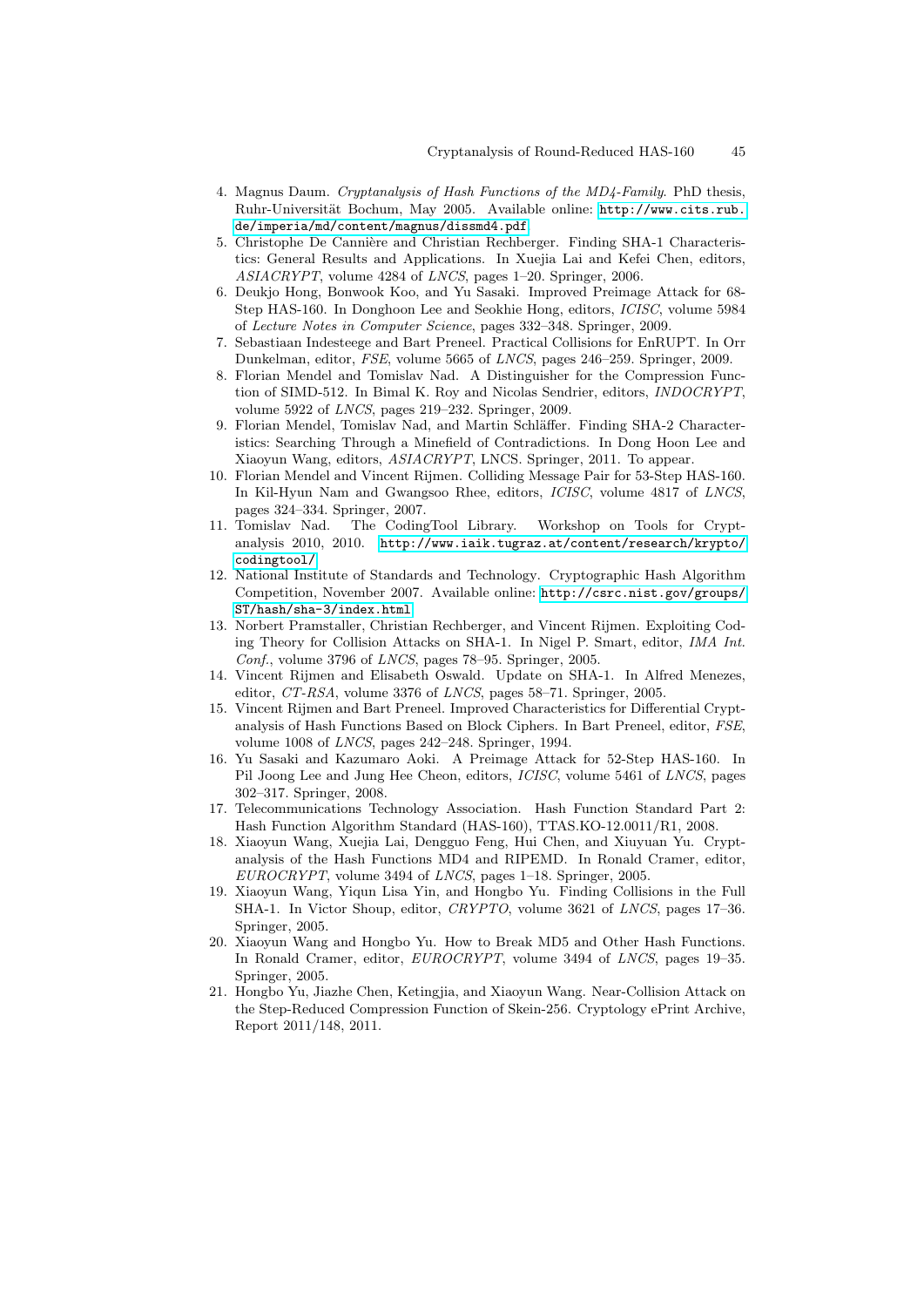22. Aaram Yun, Soo Hak Sung, Sangwoo Park, Donghoon Chang, Seokhie Hong, and Hong-Su Cho. Finding Collision on 45-Step HAS-160. In Dongho Won and Seungjoo Kim, editors, ICISC, volume 3935 of LNCS, pages 146-155. Springer, 2005.

#### <span id="page-13-0"></span> $\mathbf{A}$ Characteristic

<span id="page-13-1"></span>Table 8. Characteristic for 65 steps HAS-160 using generalized conditions. The rows with darkgray background represent the connecting part. The rows with lightgray background represent the two linear characteristics. All conditions can be fulfilled using message modification.

| $_{step}$       | $\nabla A$                                   | $\overline{\nabla W}$ |
|-----------------|----------------------------------------------|-----------------------|
| $-4$            |                                              |                       |
| $-3$            |                                              |                       |
| -2              |                                              |                       |
| -1              |                                              |                       |
| $\overline{0}$  |                                              |                       |
|                 |                                              |                       |
|                 |                                              |                       |
| 16              |                                              |                       |
| $17  $ u-       |                                              | $x -$                 |
| 18              |                                              |                       |
| $19 n-$         |                                              | X                     |
| $20  u -$       | ·u−−u−−-                                     |                       |
| 21 <sup>1</sup> | -------n-uuuuuu--u----n----u-                |                       |
|                 | $22 u - n - -uu - nu - -uu - -nn - - - --uu$ |                       |
| 23 <sup>1</sup> | --n-n-nnnu-n-u--nu------nu------             |                       |
|                 | 24 uuun-nu--u-u----n-n-unnuuuuuuu-n          |                       |
| 25 <sub>1</sub> | --n----uu---uu-un-u-----nu-n-n--             | $x -$                 |
|                 | 26-n-n-------n---n-uun--u--------n--         | --                    |
|                 | 27 - unu------u-n---uu---u-n-u-u---n         |                       |
|                 | $28$ --n---u---u---u--u-n---u-----u-n        |                       |
| 29              | -n-------u-n<br>--n---u-                     |                       |
| 30 <sup>°</sup> | $-$ -u------n-u------------u----             |                       |
| 31              | --n--------n<br>-------n-n--                 |                       |
| 32              | -----------n                                 |                       |
| 33              |                                              | x                     |
| 34              | ---------u-                                  |                       |
| $35\,$          |                                              |                       |
| 36              |                                              |                       |
| 37              |                                              |                       |
| 38              |                                              |                       |
| 39              | 'n                                           |                       |
| 40              |                                              |                       |
| 41              |                                              |                       |
| 42              |                                              | $x -$                 |
| 43              |                                              |                       |
| 44              |                                              |                       |
| 45              |                                              | х.                    |
|                 |                                              |                       |
|                 |                                              |                       |
| 65              |                                              |                       |